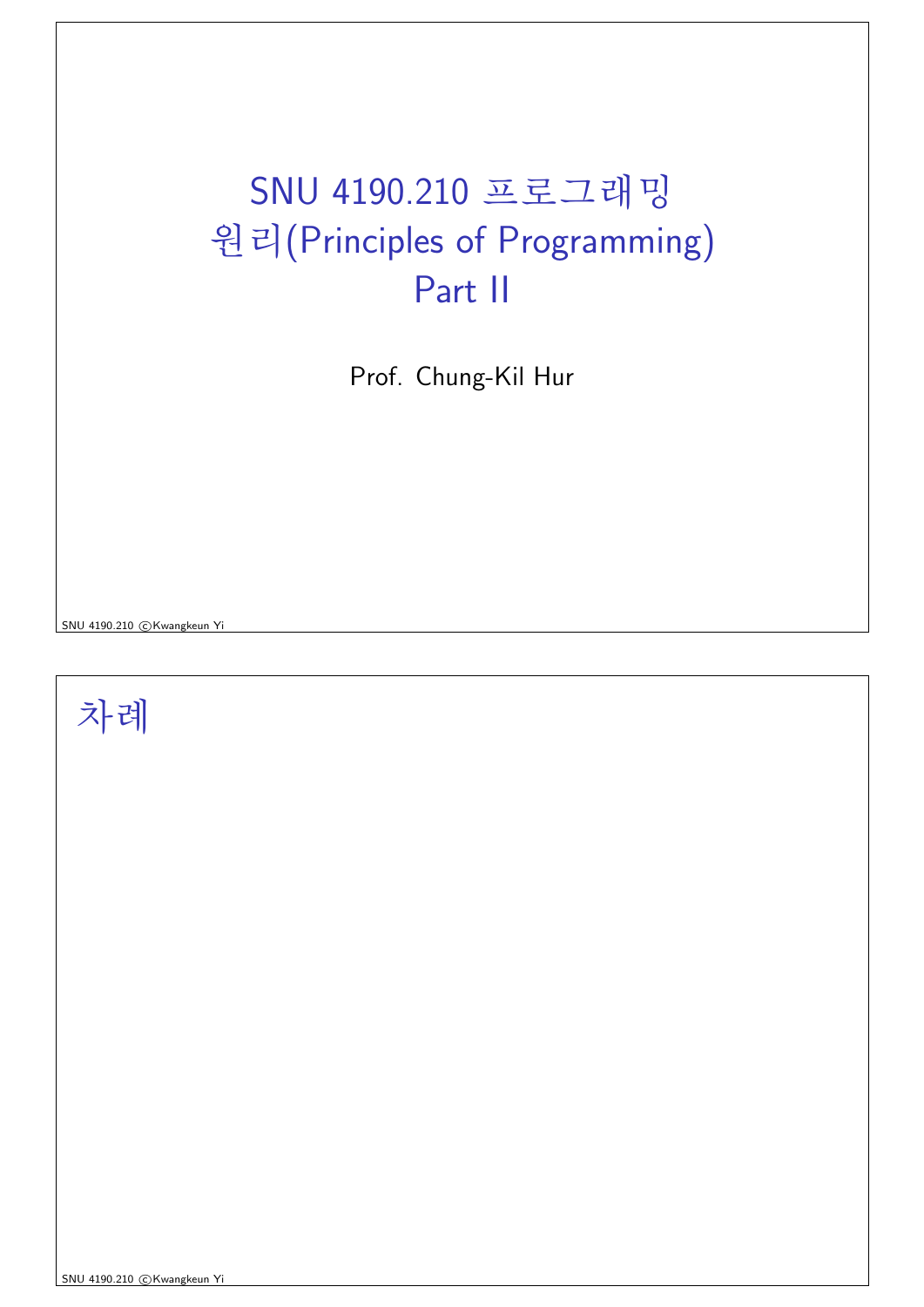SNU 4190.210 C Kwangkeun Y

데이타 구현하기 (data implementation) 새로운 타입의 데이타/값 구현하기 ▶ 기억하는가: 타입들(types)  $\tau$  ::=  $\iota$  primitive type<br>  $\begin{array}{ccc}\n\tau & \leftarrow & \tau & \text{pair}(\text{product}) \text{ type} \\
\tau & \leftarrow & \tau + \tau & \text{or}(\text{sum}) \text{ type} \\
\tau & \rightarrow & \tau & \text{ftn type, single param}\n\end{array}$  $\tau * \cdots * \tau \to \tau$  ftn type, multi params  $\top$ any type  $t$ user-defined type's name  $\tau t$ user-defined type's name, with param  $\iota$  := int | real | bool | string | symbol | unit ▶ 새로운 타입 $(t$  혹은  $\tau$   $t$ )의 데이타 구현해야

#### 다음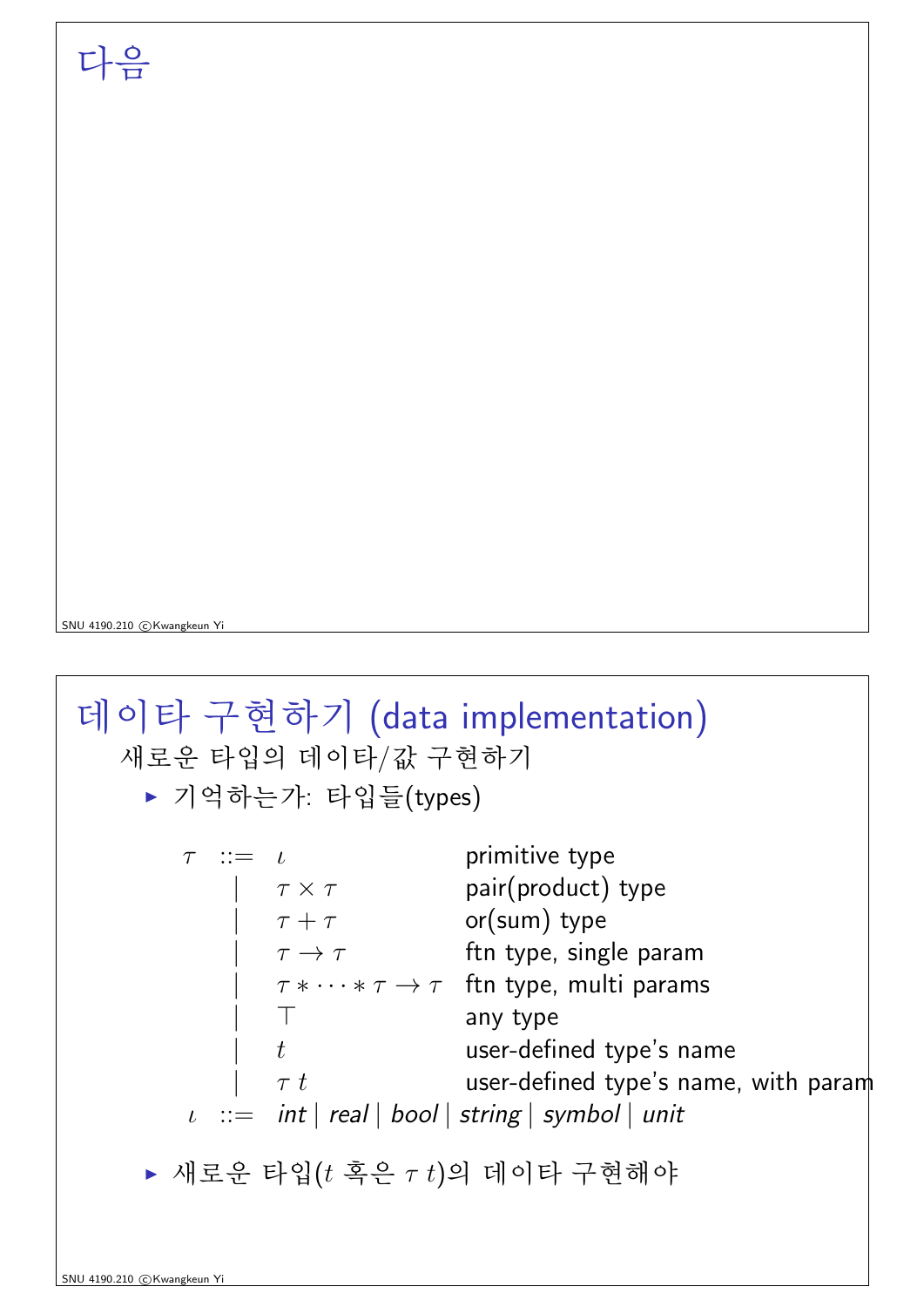

# 새로운 데이타 타입 구현하기 기억하는가: 8 모든 프로그래밍 언어에는 각 타입마다 그 타입의 값을 만드는 식과 사용하는 식을 구성하는 방법이 제공된다. 구현할 새로운 타입의 데이터/값에 대해서도 ▶ 만드는(introduction, construction) 방법과 ▶ 사용하는(elimination, use) 방법을 함수로 구현해서 사용하면된다.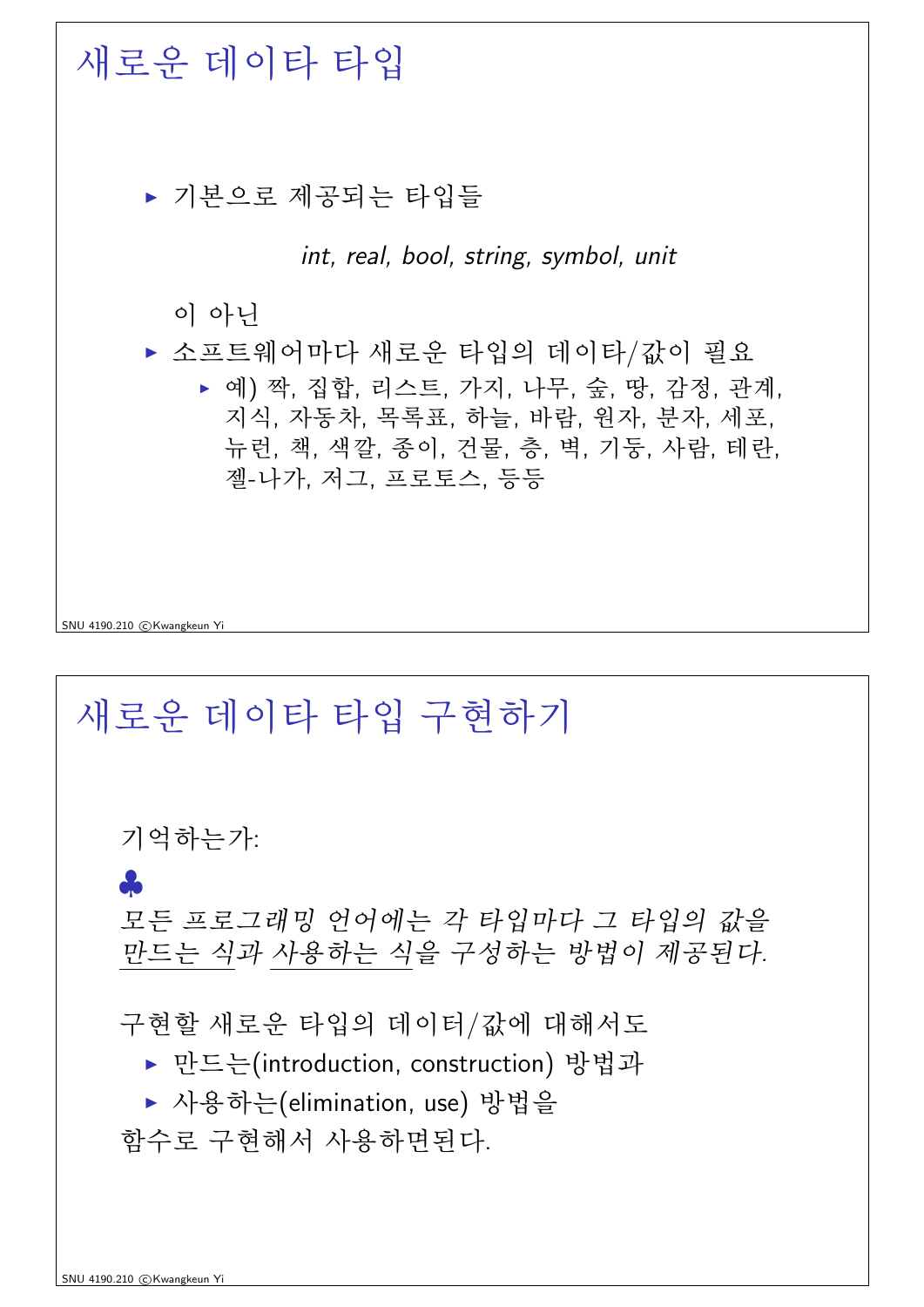

▶ 만들기

pair:  $\tau * \tau' \rightarrow \tau \times \tau'$ 

▶ 사용하기

```
1 : \tau \times \tau' \rightarrow \taur : \tau \times \tau' \rightarrow \tau'
```

```
그 함수들의 구현:
```
(define pair cons) (define I car) (define r cdr)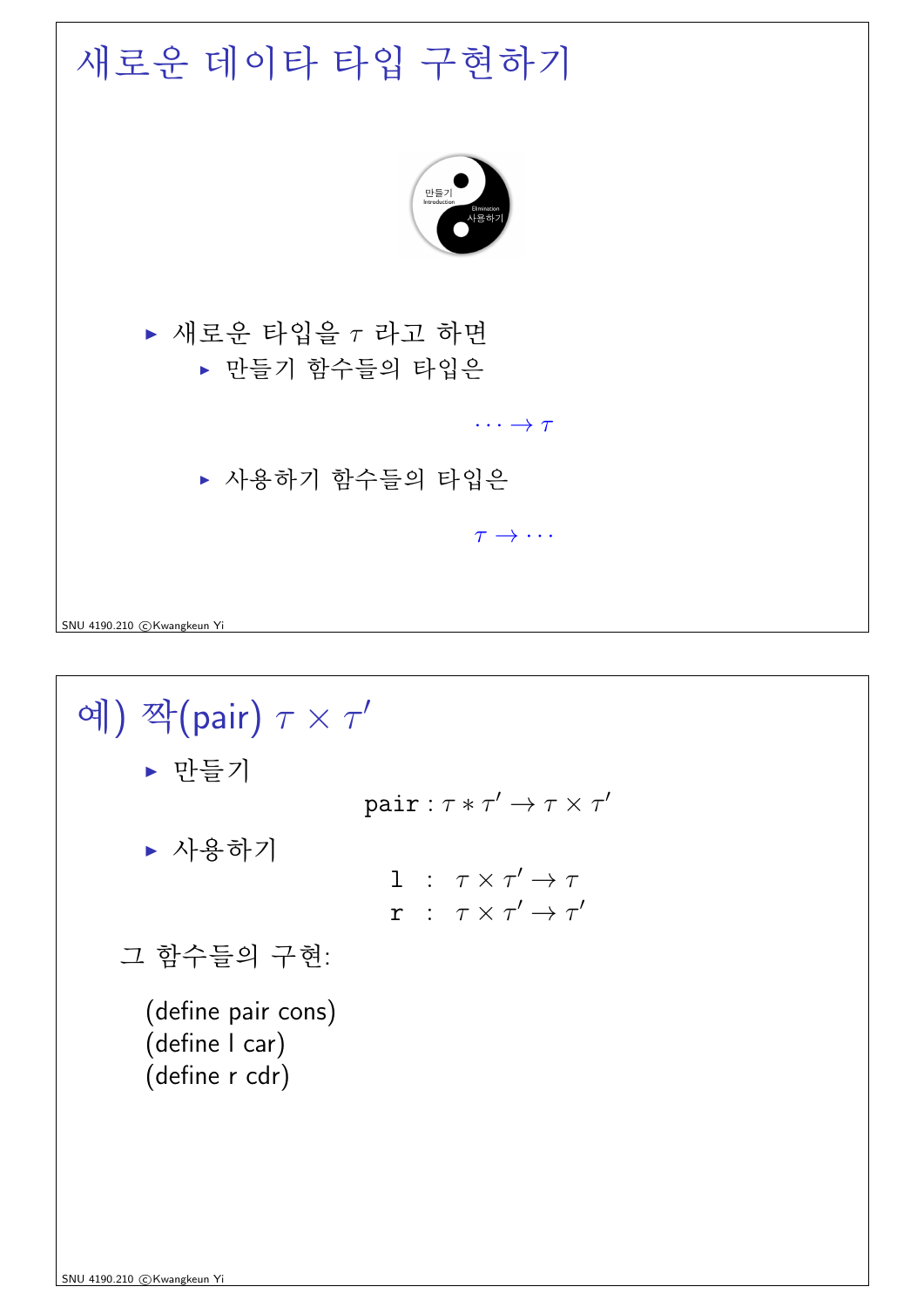예) 합(sum)  $\tau + \tau'$  $\blacktriangleright$  만들기 inl :  $\tau \rightarrow \tau + \tau'$ inr :  $\tau' \rightarrow \tau + \tau'$ ▶ 사용하기 is-left? :  $\tau + \tau' \rightarrow bool$ left :  $\tau + \tau' \rightarrow \tau$ right :  $\tau + \tau' \rightarrow \tau'$ 그 함수들의 구현: (define (inl x) (pair 'left x)) (define (inr y) (pair 'right y))  $(detine (is-left? t) (?eq (l t) 'left))$ (define (left t) (r t)) (define (right t) (r t))

SNU 4190.210 C Kwangkeun Yi

```
예) 리스트(list) \tau list
         \blacktriangleright 만들기
                                empty: \tau list
                                 link : \tau * \tau list \rightarrow \tau list
         ▶ 사용하기
                              is-empty? : \tau list \rightarrow bool
                                       fst : \tau list \rightarrow \taurest : \tau list \rightarrow \tau list
                                         vs.
                                   length : \tau list \rightarrow int
                               nth-elmt : \tau list * int \to \tau그 함수들의 구현:
         (define empty ())
         (define is-empty? null?)
         {define link pair} \rightarrow {define link on s}\overline{\text{(define fat I)}} \rightarrow \text{(define fat can)}\text{(define rest r)} \rightarrow \text{(define rest cdr)}
```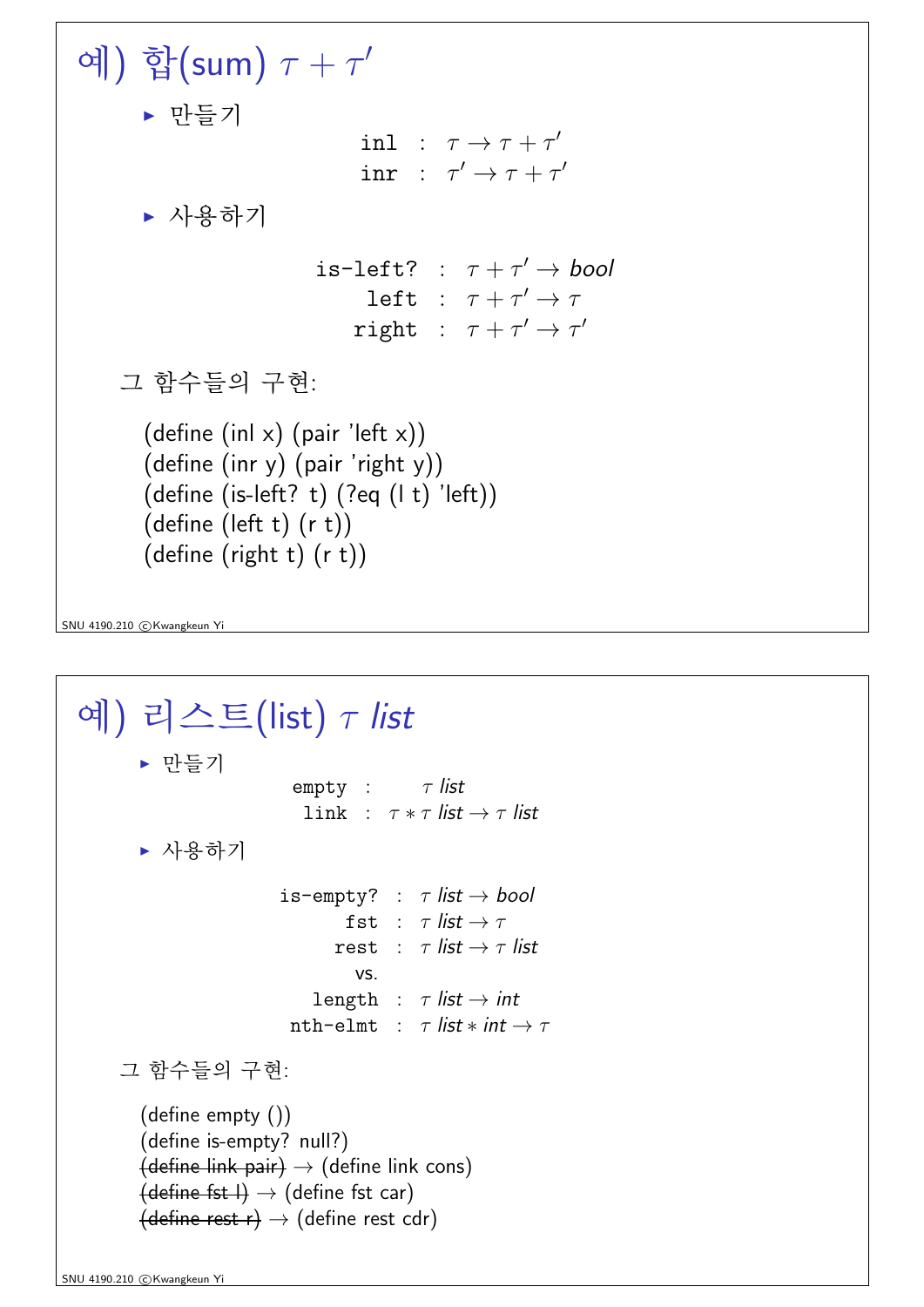SNU 4190.210 c Kwangkeun Yi \V) ¿º°úA t½¨¸(binary tree) τ bintree <sup>I</sup> ëß[þtl leaf : τ → τ bintree node : τ ∗ τ bintree ∗ τ bintree → τ bintree <sup>I</sup> 6 xl is-leaf? : τ bintree → bool node-val : τ bintree → τ l-subtree : τ bintree → τ bintree r-subtree : τ bintree → τ bintree Õª <Êú[þt\_ ½¨&³: (define (leaf x) (pair x 'leaf)) → (define (leaf x) (pair 'leaf x)) (define (node x lt rt) (pair x (pair lt rt))) → (define (node x lt rt) (pair 'node (pair x (pair lt rt)))) (define (is-leaf? t) (?eq (r t) 'leaf)) → (define (is-leaf? t) (?eq (l t) 'leaf)) (define (node-val t) (l t)) → (define (node-val t) (if (is-leaf? t) (r t) (l (r t)))) ...

\V) {9ìøÍ t½¨¸(tree) τ tree <sup>I</sup> ëß[þtl node : τ ∗ (τ tree) list → τ tree <sup>I</sup> 6 xl node-val : τ tree → τ node-subtrees : τ tree → (τ tree) list Õª < Êú[þt\_ ½¨&³: (define (node x trees) (pair x trees) (define (node-val t) (l t)) (define (node-subtrees t) (r t))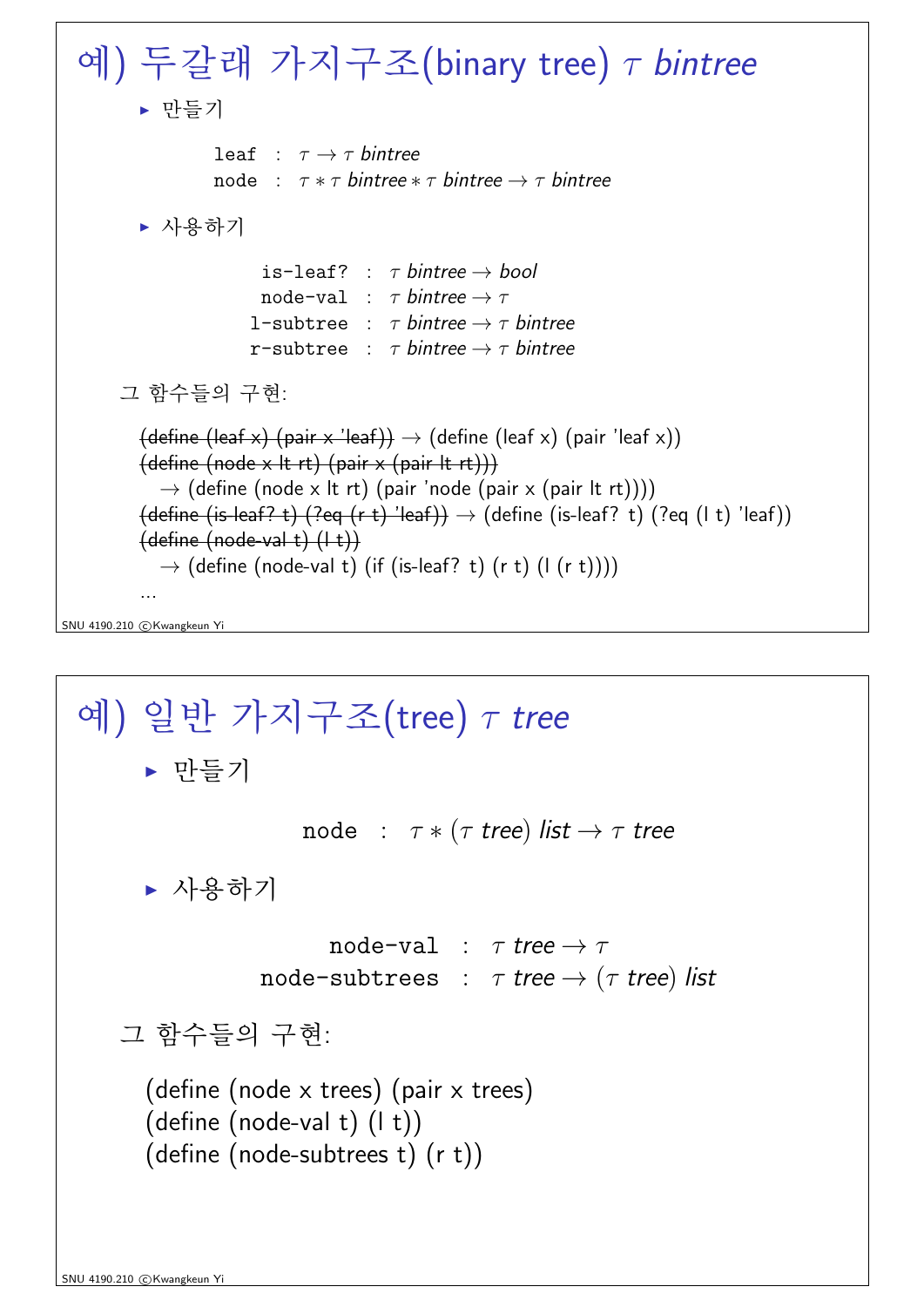

#### 데이타 타입 기획과 구현 원리

새로운 데이타 타입의 구현은 만들기(introduction) 함수와 사용하기(elimination) 함수들을 정의하면 된다.

이 때, 만들기/사용하기 함수들의 기획은 드러내고 구현 은 감추어서, 외부에서는 기획이 드러낸(interface, 겉) 내 용만 이용해서 프로그램을 작성하도록 하다.

- ▶ 기획을 작성하는 언어: 이름, 타입, 하는일 프로그래밍언어 자연어, 수학
- ▶ 기획(interface)과 구현(implementation)은 독립적으로: 데이터 속구현 감추기(data abstraction)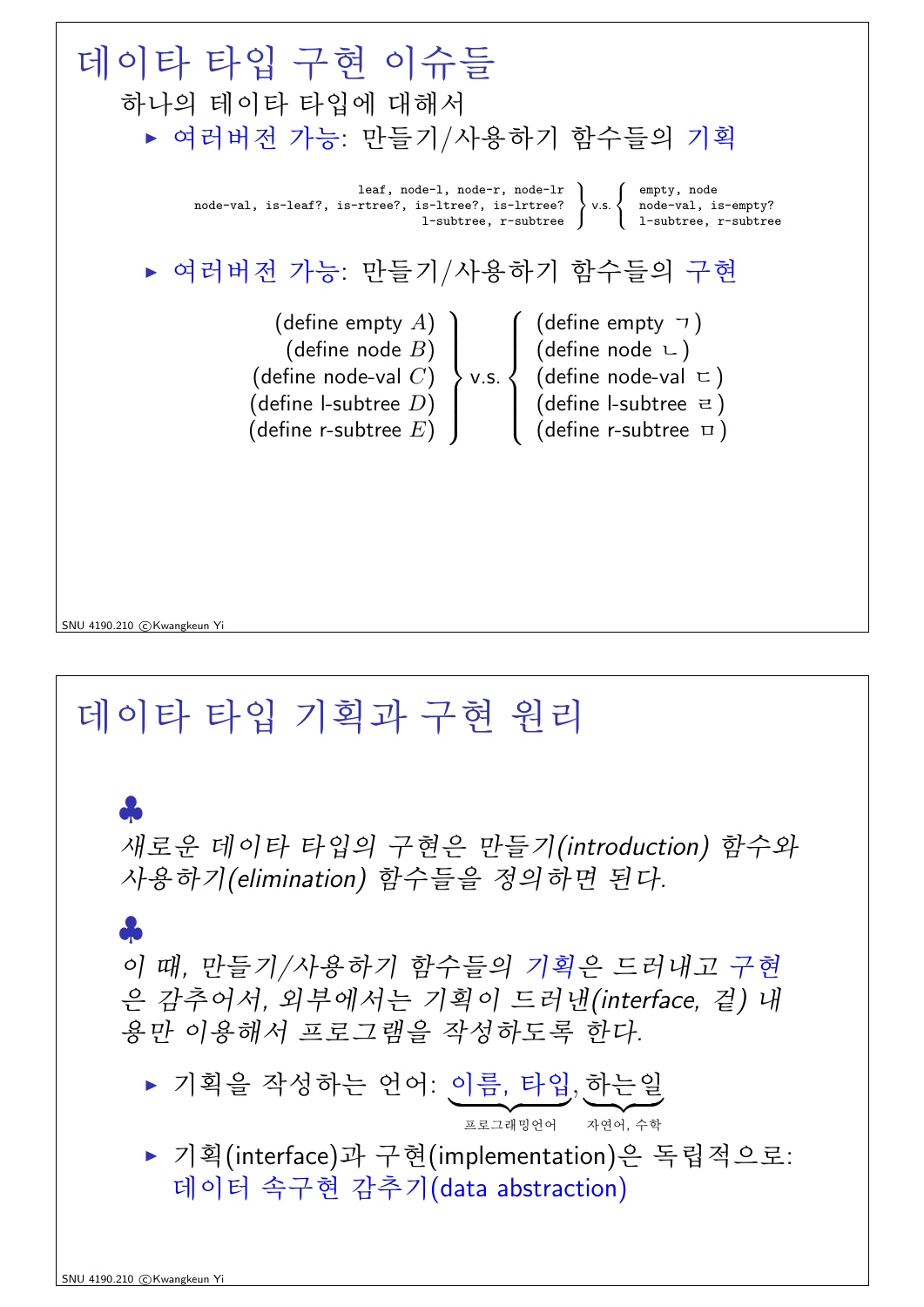SNU 4190.210 CKwangkeun Yi

다음

### 데이타 속구현 감추기(data abstraction)

분리: 외부와 데이타 구현의 속내용

- ▶ 외부에 알릴것. 변하지 말것. (interface)
	- ▶ 만들기/사용하기 함수들의 기획: 이름, 타입, 하는일
	- ▶ 외부에서는 만들기/사용하기 함수들만 이용하기
- ▶ 외부에 알리지 말것. 변해도 될것. (implementation)
	- ▶ 만들기/사용하기 함수들의 구현

장점: 외부는 데이터 구현과 무관

- ▶ 데이타구현 변경과 외부사용 코드변경이 독립됨
- ▶ 데이타구현과 외부사용 프로그래밍 동시진행 가능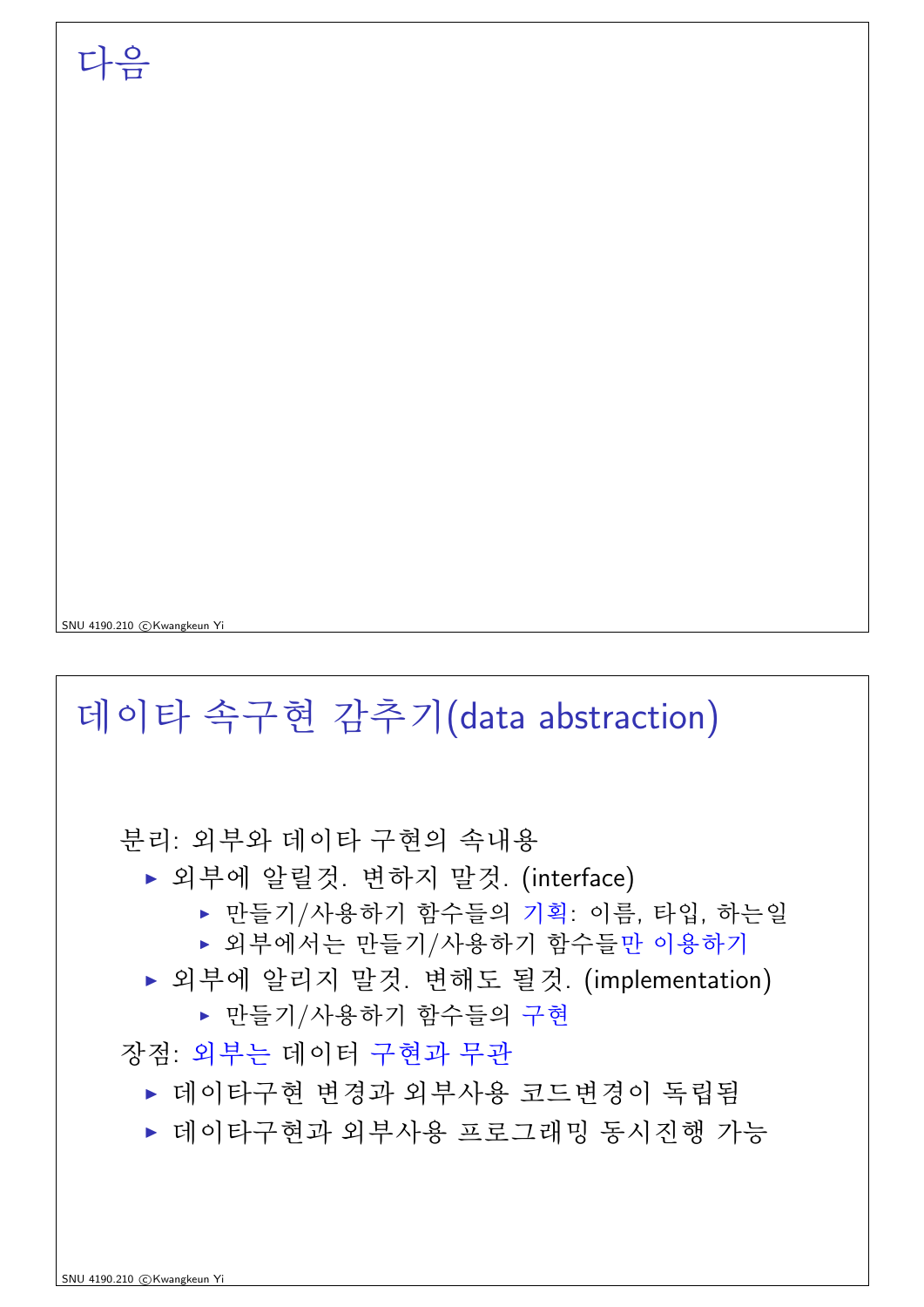

SNU 4190.210 CKwangkeun Y

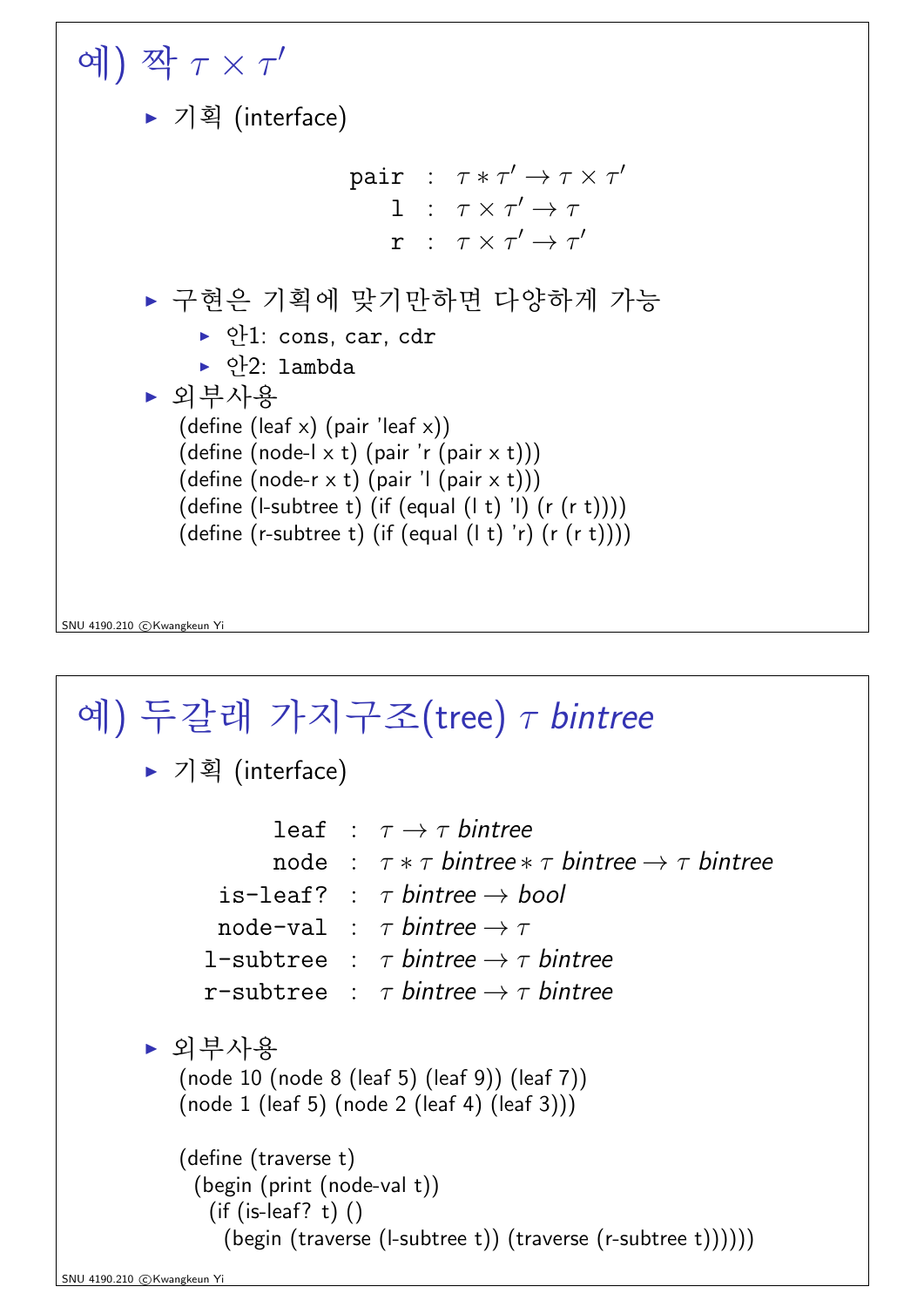

#### 다음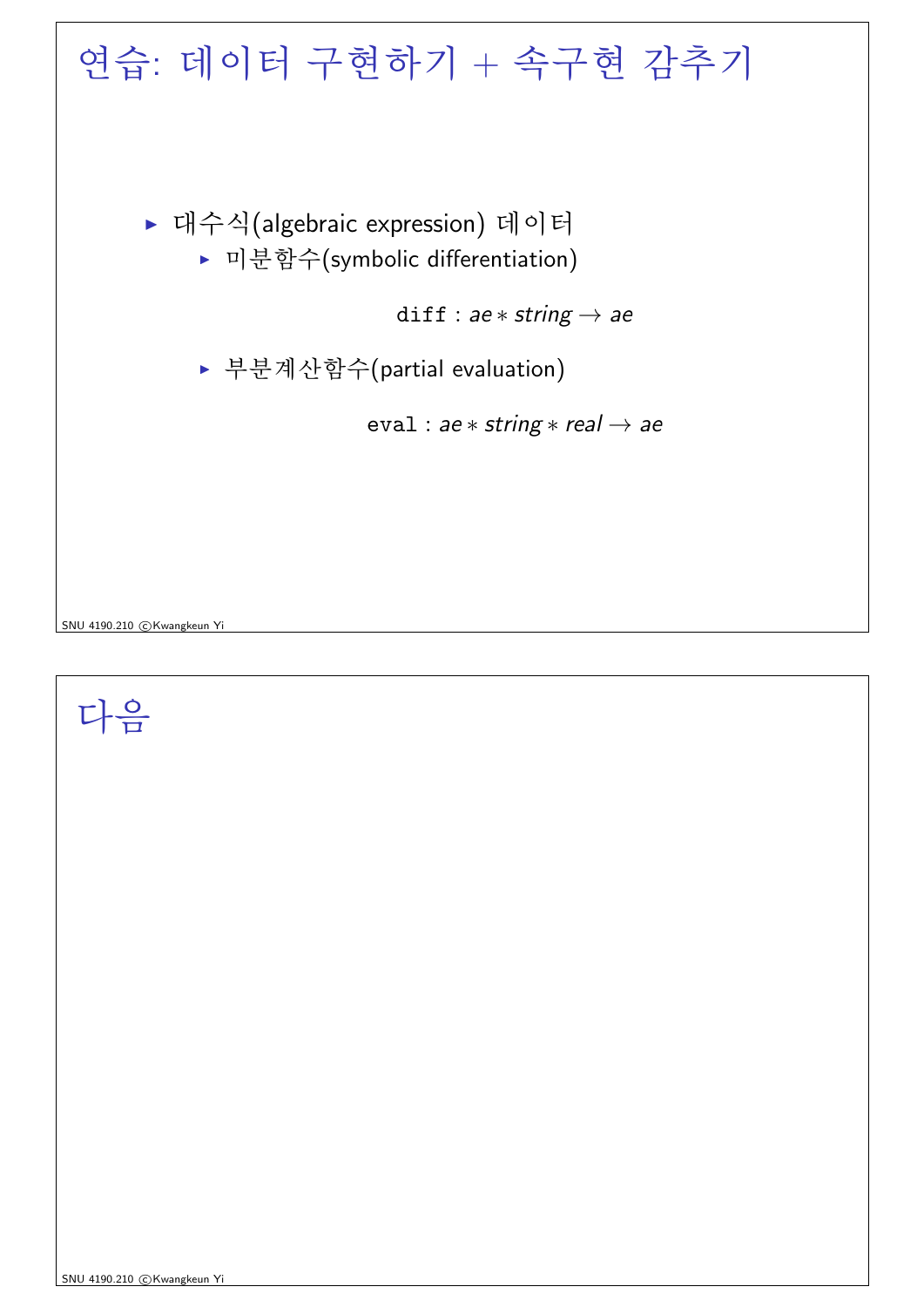| 여러 구현 동시지원: 예) 복소수 데이타<br>"표면"다계<br>▶ 기획(interface)                                                                                                                                                                                                                                                                 |
|---------------------------------------------------------------------------------------------------------------------------------------------------------------------------------------------------------------------------------------------------------------------------------------------------------------------|
| make-from-real-imag : real $*$ real $\rightarrow$ complex<br>make-from-mag-angle : real $*$ real $\rightarrow$ complex<br>is-complex? : $\top \rightarrow bool$<br>real : complex $\rightarrow$ real<br>$imag : complex \rightarrow real$<br>mag : complex $\rightarrow$ real<br>angle : complex $\rightarrow$ real |
| 외부 사용                                                                                                                                                                                                                                                                                                               |
| $add-complex : complex * complex \rightarrow complex$<br>$mul$ -complex : complex $*$ complex $\rightarrow$ complex<br>SNU 4190.210 (C) Kwangkeun Yi                                                                                                                                                                |
|                                                                                                                                                                                                                                                                                                                     |

|                                                                                                                                    | 여러 구현 동시지원: 예) 복소수 데이타<br>한가지 방식만 구현한 경우                                     |
|------------------------------------------------------------------------------------------------------------------------------------|------------------------------------------------------------------------------|
|                                                                                                                                    | add-complex mul-complex                                                      |
|                                                                                                                                    | make-from-real-imag make-from-mag-angle<br>real img mag angle<br>is-complex? |
|                                                                                                                                    | rectangular representation                                                   |
| $(define (is-complex? x) )$<br>(detine (real x) )<br>(detine (imag x) )<br>$(\text{define } (mag x) \dots)$<br>(detine (angle x) ) | $(detine (make-from-real-imag r i) )$<br>(define (make-from-mag-angle m a) ) |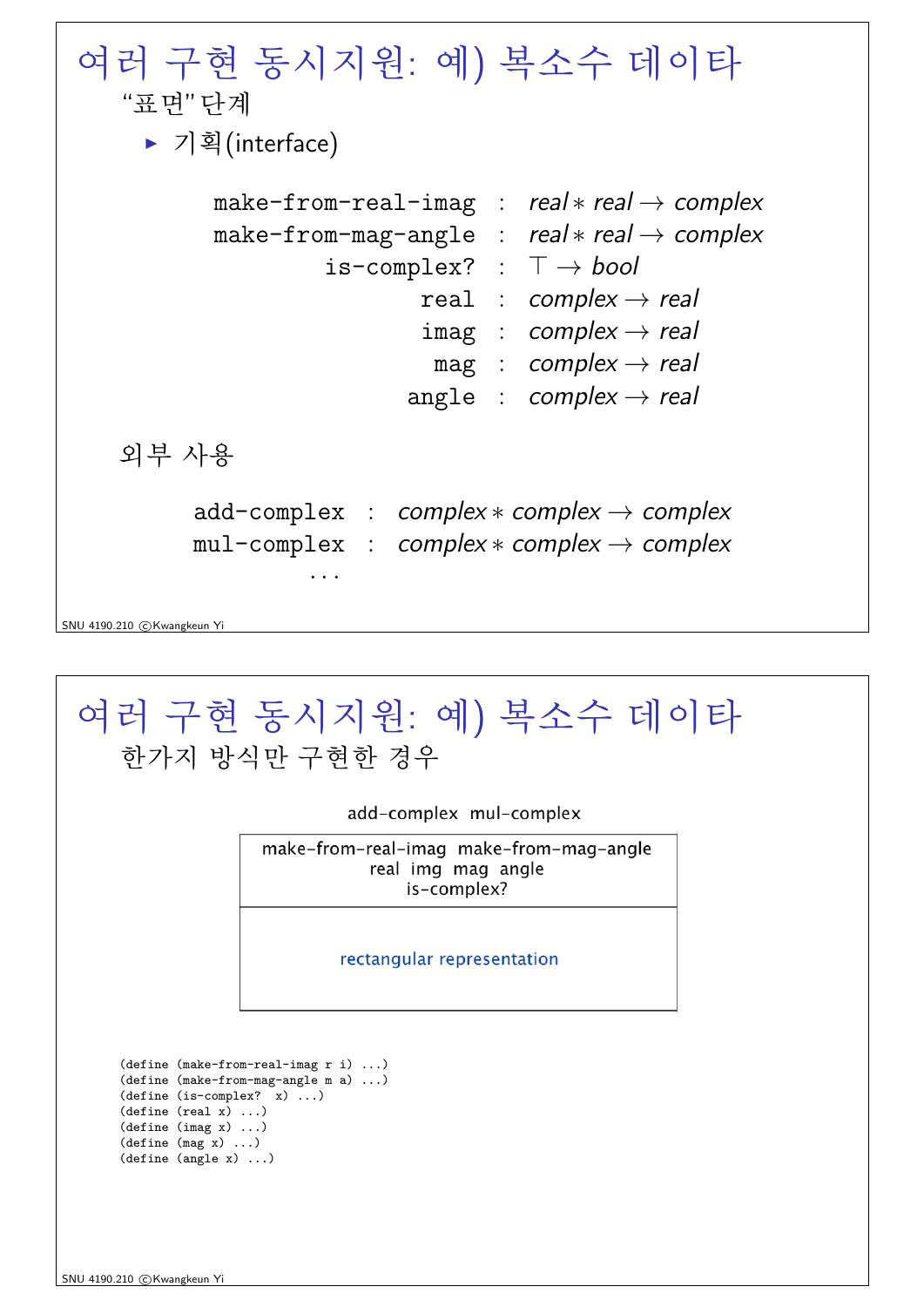| add-complex mul-complex<br>make-from-real-imag make-from-mag-angle<br>real imag mag angle<br>is-complex?<br>*-polar<br>*-rectangular<br>polar<br>rectangular<br>representation<br>representation      |
|-------------------------------------------------------------------------------------------------------------------------------------------------------------------------------------------------------|
|                                                                                                                                                                                                       |
|                                                                                                                                                                                                       |
|                                                                                                                                                                                                       |
|                                                                                                                                                                                                       |
| $(detine (make-from-real-imag r i) )$<br>$(detine (make-from-mag-angle m a) )$<br>$(define (is-complex? x) )$<br>(detine (real x) )<br>(detine (imag x) )<br>(detine (mag x) )<br>(detine (angle x) ) |

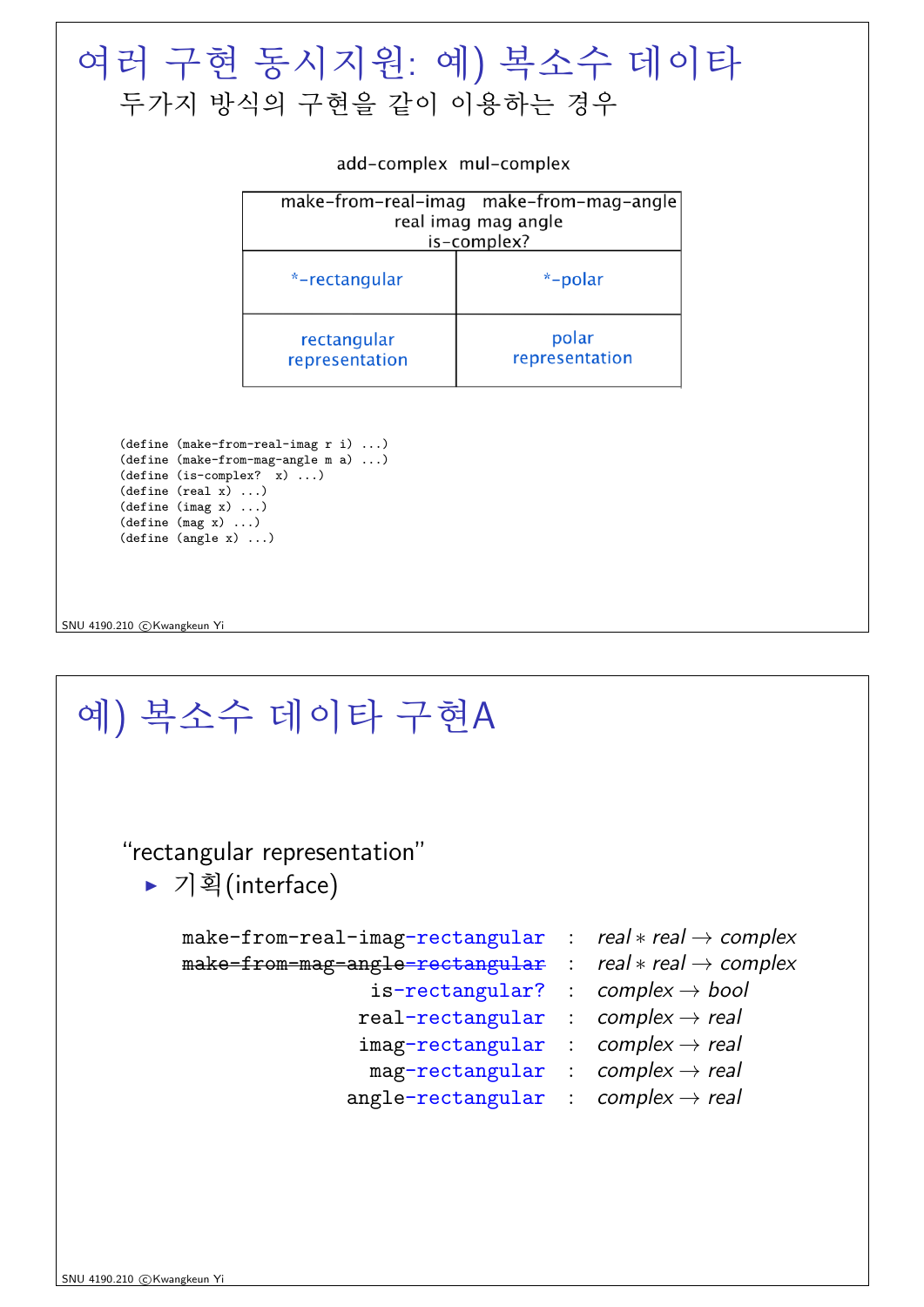

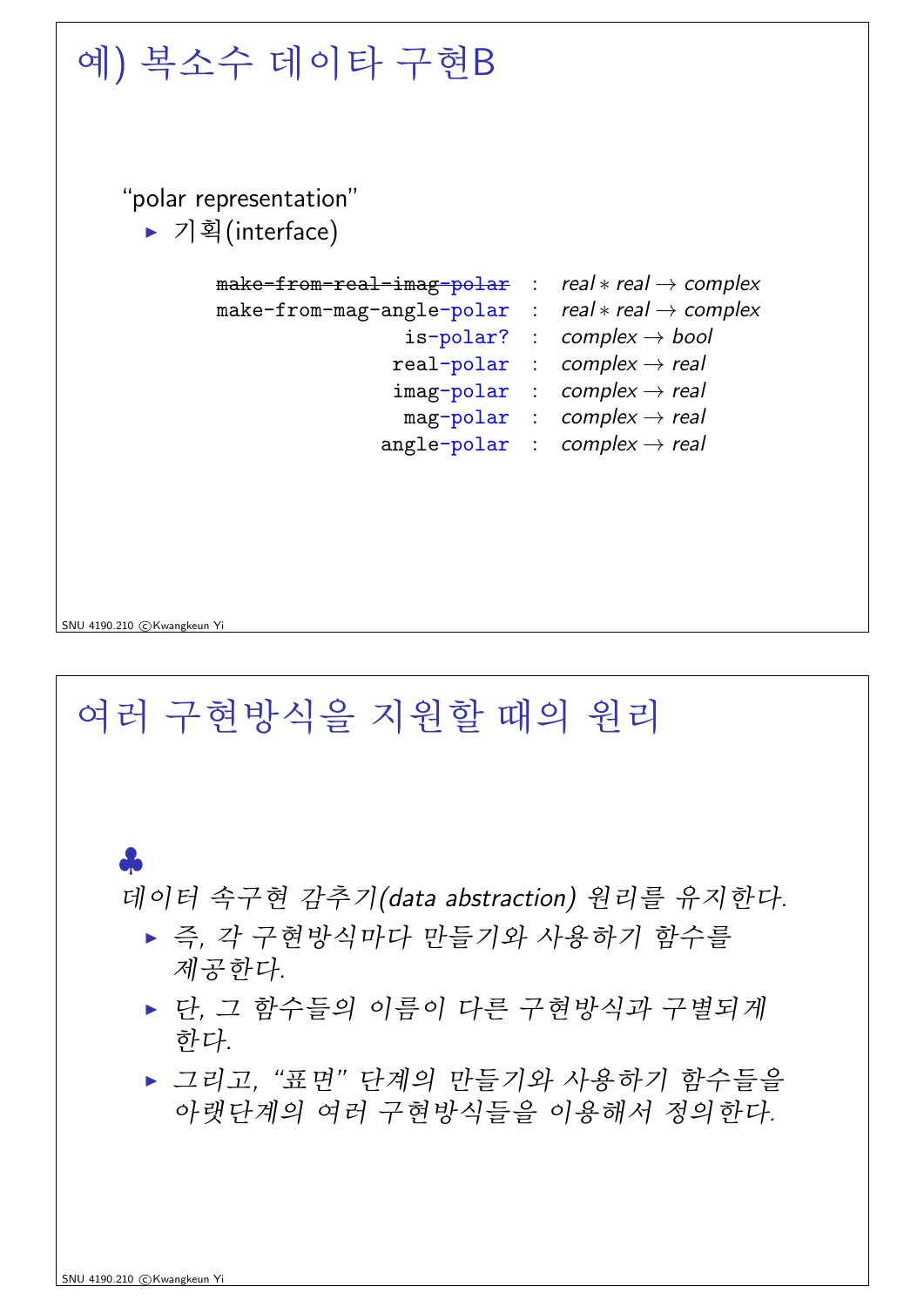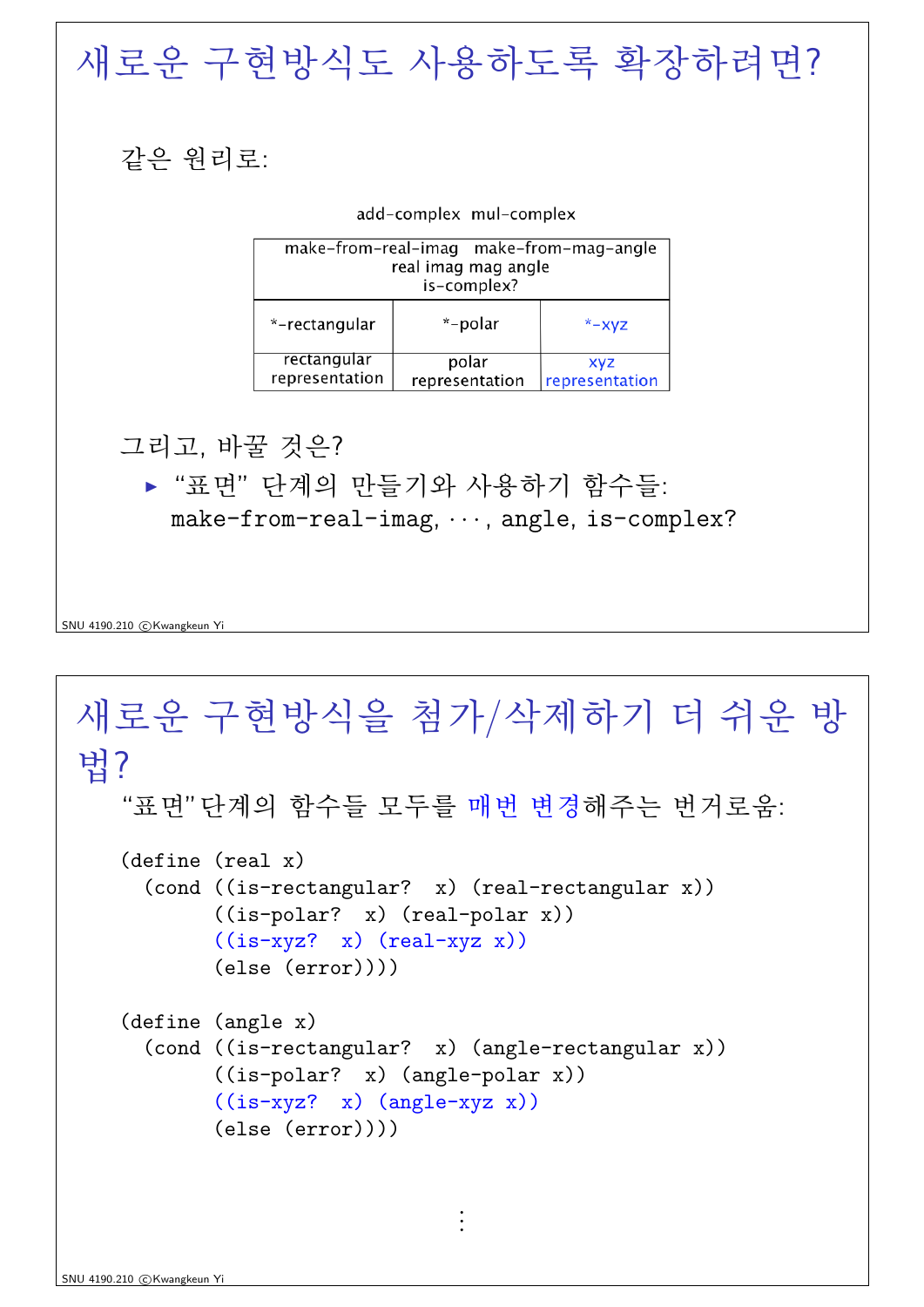

다음